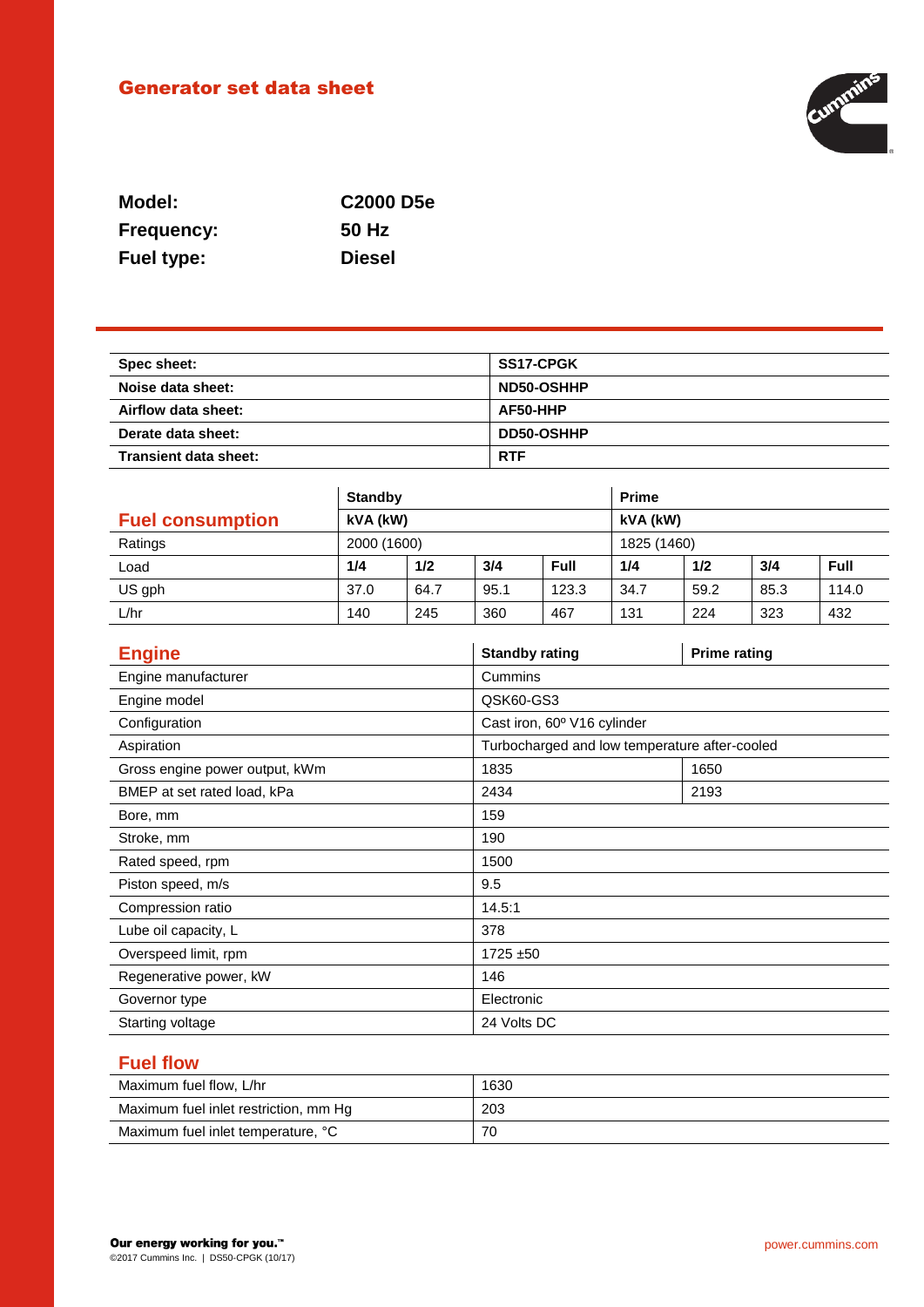|                                      | <b>Standby rating</b> | <b>Prime rating</b> |
|--------------------------------------|-----------------------|---------------------|
| Combustion air, m <sup>3</sup> /min  | 148                   | 146                 |
| Maximum air cleaner restriction, kPa | 6.2                   |                     |

#### **Exhaust**

| Exhaust gas flow at set rated load, $m^3/m$ in | 361 | 348 |
|------------------------------------------------|-----|-----|
| Exhaust gas temperature, °C                    | 465 | 445 |
| Maximum exhaust back pressure, kPa             | 6.7 |     |

# **Standard set-mounted radiator cooling**

| Ambient design, °C                                             | 40    |       |
|----------------------------------------------------------------|-------|-------|
| Fan load, $kW_m$                                               | 53    |       |
| Coolant capacity (with radiator), L                            | 580   |       |
| Cooling system air flow, $m^3$ /sec @ 12.7 mm H <sub>2</sub> O | 40    |       |
| Total heat rejection, Btu/min                                  | 59670 | 56725 |
| Maximum cooling air flow static restriction mm $H_2O$          | 12.7  |       |

| Weights*            | <b>Open</b> | <b>Enclosed</b> |
|---------------------|-------------|-----------------|
| Unit dry weight kgs | 15345       |                 |
| Unit wet weight kgs | 16560       |                 |

\* Weights represent a set with standard features. See outline drawing for weights of other configurations.

| <b>Dimensions</b>                   | Length | Width | Height |
|-------------------------------------|--------|-------|--------|
| Standard open set dimensions mm     | 6175   | 2494  | 3422   |
| Enclosed set standard dimensions mm |        |       |        |

### **Genset outline**

#### Open set



Outlines are for illustrative purposes only. Please refer to the genset outline drawing for an exact representation of this model.